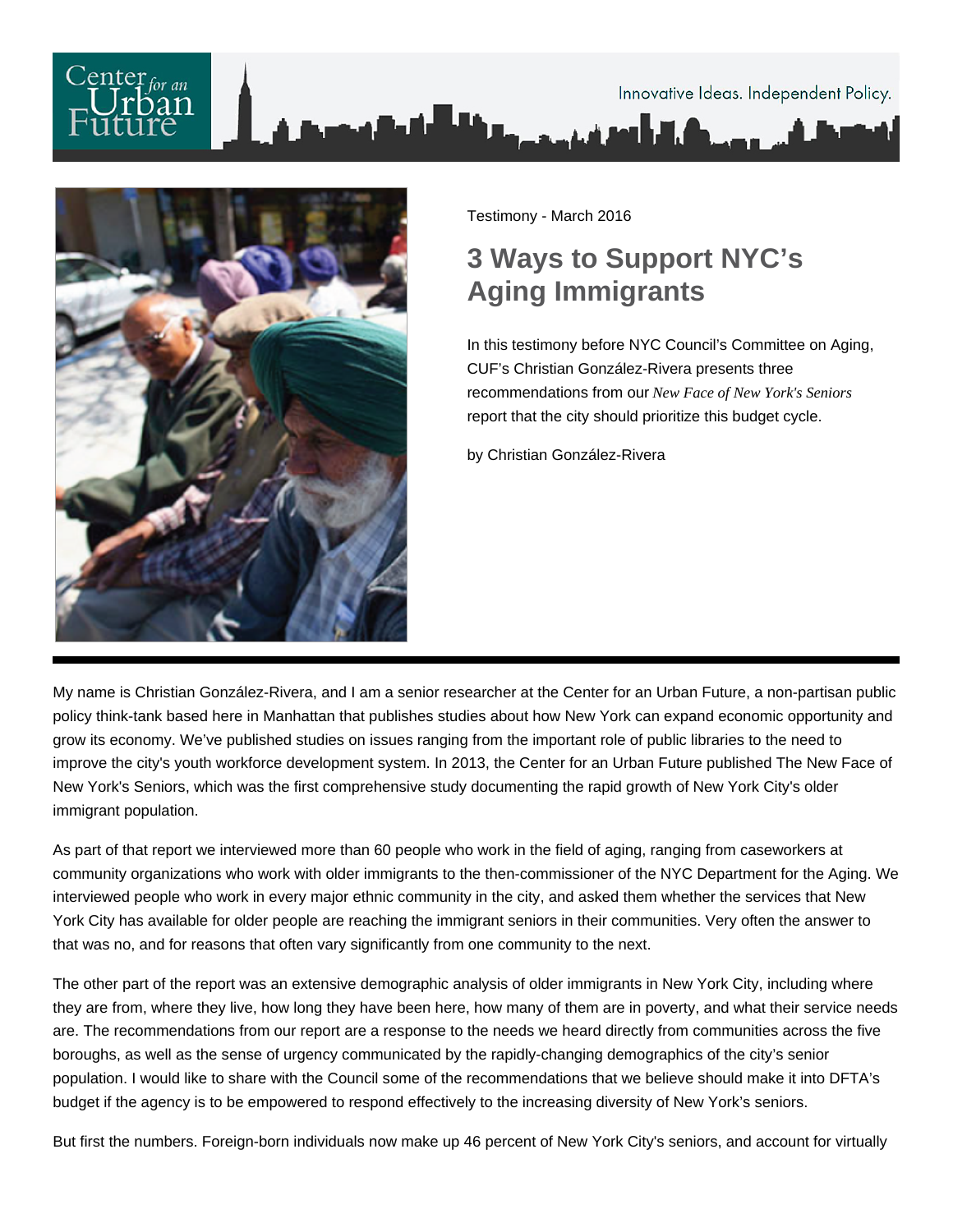all of the growth in the city's older adult population. While the number of native born older adults fell by 9 percent between 2000 and 2010, the older immigrant population grew by 30 percent. That rate of growth means that immigrants ages 65 or older will comprise the majority of New York's senior population within five to ten years. In fact, immigrants are already the majority of the senior population in 21 of the 55 Census-designated Public Use Microdata Areas (PUMAs) in the city, including ten out of the 14 PUMAs in Queens.

Moreover, despite comprising 46 percent of the senior population in the city, immigrants comprise 65 percent of all seniors living in poverty. Sixty percent are limited English proficient (LEP), and 37 percent live in linguistically-isolated households, meaning that nobody over the age of 14 in their households speaks English. These numbers vary tremendously by country or region of origin. For example, while 60 percent of all immigrant seniors are LEP, upwards of 90 percent of Korean and Chinese seniors, as well as seniors from Russia and the former Soviet Union are LEP. Russian seniors also have the highest rates of linguistic isolation in the city, with 85 percent of them living in linguistically-isolated households.

These numbers show that older immigrants are clearly not a niche population. In fact we cannot talk about older people in New York City without talking about immigrants.

That being said, we have three specific sets of about what the city should prioritize in DFTA's budget:

- Establish a baselined, permanent funding stream at DFTA for neighborhood-based Naturally Occurring Retirement Communities (NNORCs)
- Strengthen the ability of organizations based in ethnic communities to work with seniors either through more robust subcontracting or through disaggregating large contracts
- Support a stronger role for the public libraries in the delivery of services to immigrant seniors

### **Establishing a baselined, permanent funding stream for NNORCs**

NORCs are a straightforward, yet effective way to bring social and healthcare services to where the seniors are. They serve as a safety net and first defense for New Yorkers who are aging in their communities and growing increasingly dependent on the services available as close to their homes as possible. A NORC will coordinate housing managers in the case of classic, housing-based NORCs, or community organizations in the case of neighborhood-based NORCs with local health providers and businesses, as well as public safety, religious, civic, and cultural organizations to provide support for the seniors in their area. To that end, NORCs are an infinitely adaptable model that is suitable for any neighborhood and any cultural or ethnic group.

But the population size and density requirements for the classic NORCs currently funded by DFTA exclude less dense areas where older immigrant populations are growing, making it crucial for the city to fund neighborhood-based NORCs. For instance, Flushing and Whitestone have only one NORC based in a cooperative housing complex, while the surrounding neighborhood gained almost 10,000 more immigrant seniors—mostly from Korea, China, and India—since the year 2000. The North Shore of Staten Island has no NORCs, despite being home to a growing population of seniors from Liberia and other African countries. NORCs currently serve some immigrant groups that have been here for a long time and live in denser neighborhoods like Manhattan's Chinatown, but seniors in the Bangladeshi community—which is a newer group of immigrants and is generally comprised of younger working age people—are all but invisible because they are scattered across less-dense areas in Queens. Through the funding and structure of a neighborhood-based NORC, trusted, culturally competent neighborhood institutions that are of and for the neighborhood can be empowered to coordinate services for their communities.

Having access to supportive services has also been proven to reduce quantifiable costs like medical costs, a fact that health insurance providers have already noted as many of the larger ones move to a comprehensive service model that incorporates preventive services, and the federal government has noted as part of its DSRIP model. But having access to the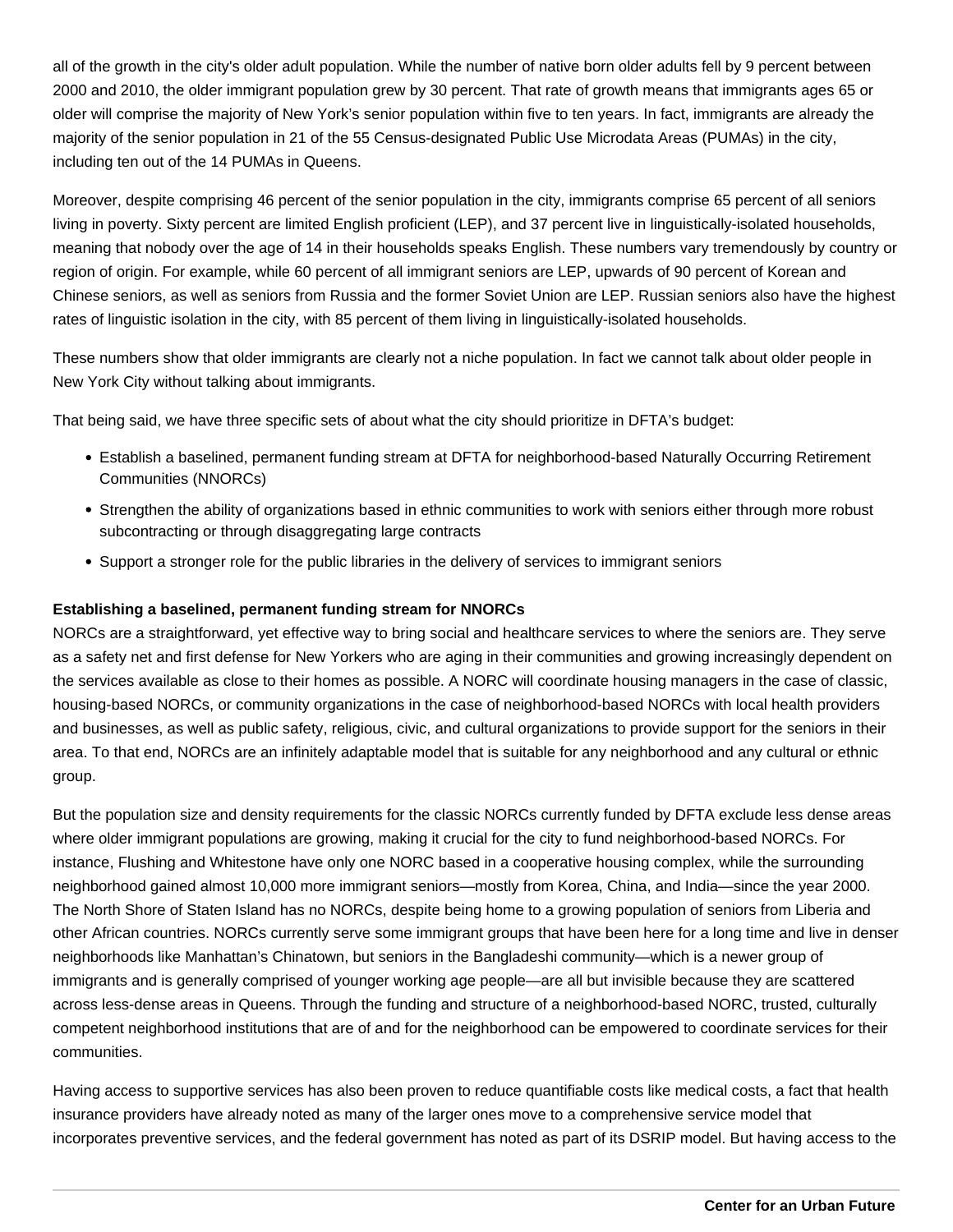socialization and community-building services that NORCs can offer reduces other, somewhat less quantifiable but no less important costs, like the costs of social isolation.

#### **Strengthening the ability of ethnic organizations to work with seniors**

Adequately serving the growing older immigrant population will involve bringing together the knowledge and expertise of large general senior services organizations that have held DFTA contracts for decades with the cultural and linguistic competencies of smaller organizations that do not have the resources to compete for DFTA contract. This can be done through DFTA's RFP and contracting process.

One way to do that is to build in protections for subcontractors whose budgets are often the first to be cut when there are shortfalls. Contracts should have protections that would allow subcontractor organizations to have more predictable funding so that they can make the long-term staffing and strategic planning decisions they will need to successfully serve their communities. Another way is to disaggregate some contracts by unbundling some services. This would allow for some discrete services that can be contracted separately to competing small organizations.

#### **Supporting a stronger role for libraries**

The public library is an indispensable and trusted institution in immigrant neighborhoods, as evidenced by the fact that of the ten branches in New York with the highest circulation, six are in neighborhoods with large numbers of immigrant seniors, including Flushing, Queens Central, Kings Highway, Elmhurst, McKinley Park, and Fresh Meadows. While more support for libraries is not currently a specific DFTA budget line item, increasing the agency's budget and issuing a mayoral directive to bolster partnerships with the three public library systems is a great way to support seniors. The city has already worked through MOIA to create New Americans Corners at public library branches. DFTA could forge a similar partnership with the libraries to deliver services and information about services directly to the libraries' loyal older adult following.

DFTA has the potential to be the nation's model Area Agency on Aging when it comes to serving immigrant seniors. One out of every ten foreign-born seniors in the nation lives here in New York City. For most places in the country, a future where immigrants are a large part of their older adult population is far into the future. But in New York that future is today. What DFTA does here can become a blueprint for how other American cities can make it easier for immigrants to age in the country they have made their home. But it all starts with providing DFTA with the resources it needs to respond to the new, more diverse face of New York's seniors.

*This testimony was given on March 4, 2016, before the New York City Council Committee on Aging and the Subcommittee on Senior Centers as part of a preliminary budget oversight hearing on aging.* 

**CENTER FOR AN URBAN FUTURE (CUF)** is an independent, nonprofit think tank that generates innovative policies to create jobs, reduce inequality and help lower income New Yorkers climb into the middle class. For 20 years, CUF has published accessible, data-driven reports on ways to grow and diversify the economy and expand opportunity that are anchored in rigorous research, not preconceived notions about outcome. Our work has been a powerful catalyst for policy change in New York City and serves as an invaluable resource for government officials, community groups, nonprofit practitioners and business leaders as they advocate for and implement policies to address some of New York's biggest challenges and opportunities.

General operating support for the Center for an Urban Future has been provided by the Bernard F. and Alva B. Gimbel Foundation, the Lucius N. Littauer Foundation and the M&T Charitable Foundation.